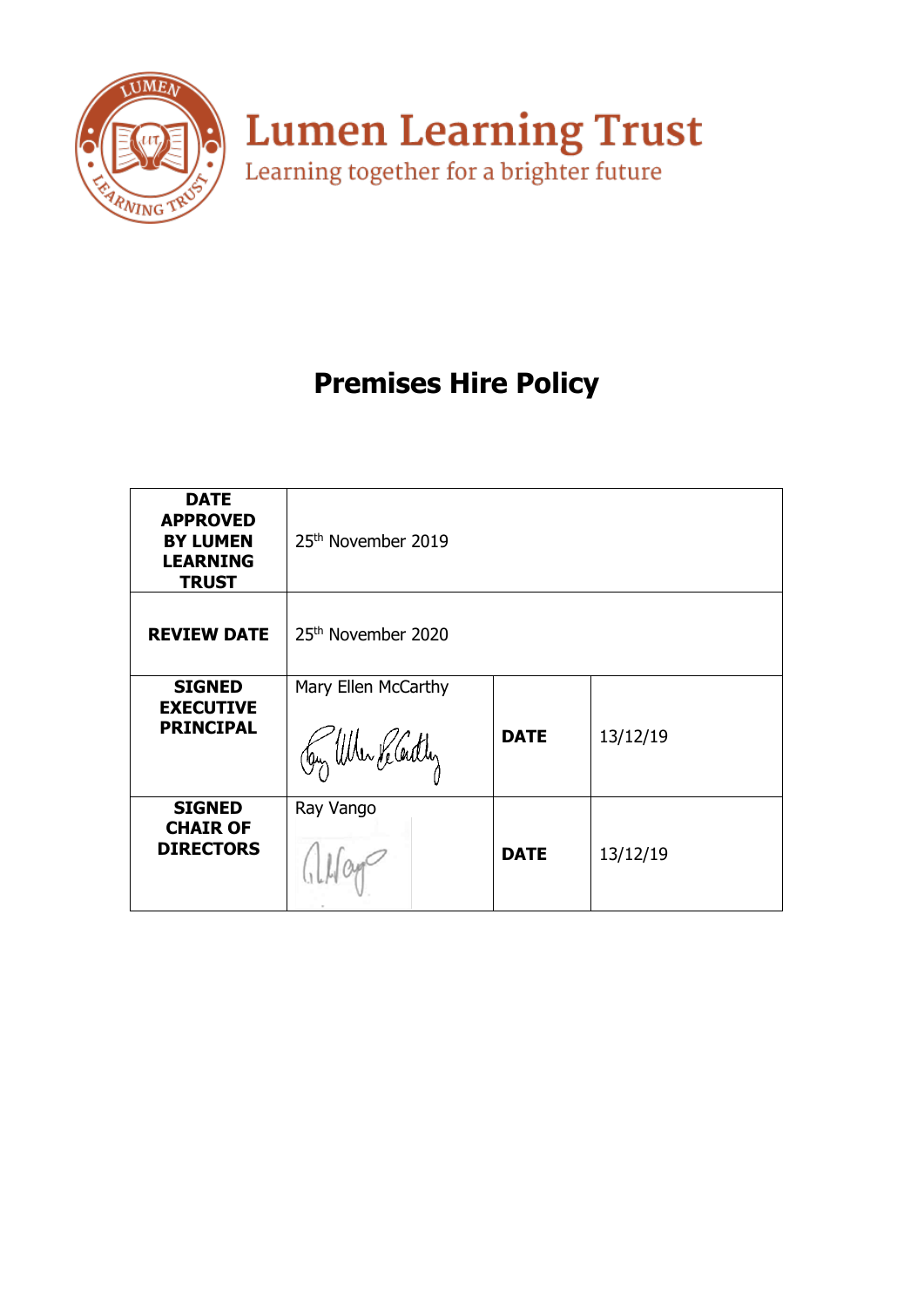# **Contents**

| 1  |  |
|----|--|
| 2  |  |
| 3  |  |
| 4  |  |
| 5  |  |
| 6  |  |
| 7  |  |
| 8  |  |
| 9  |  |
| 10 |  |
| 11 |  |
|    |  |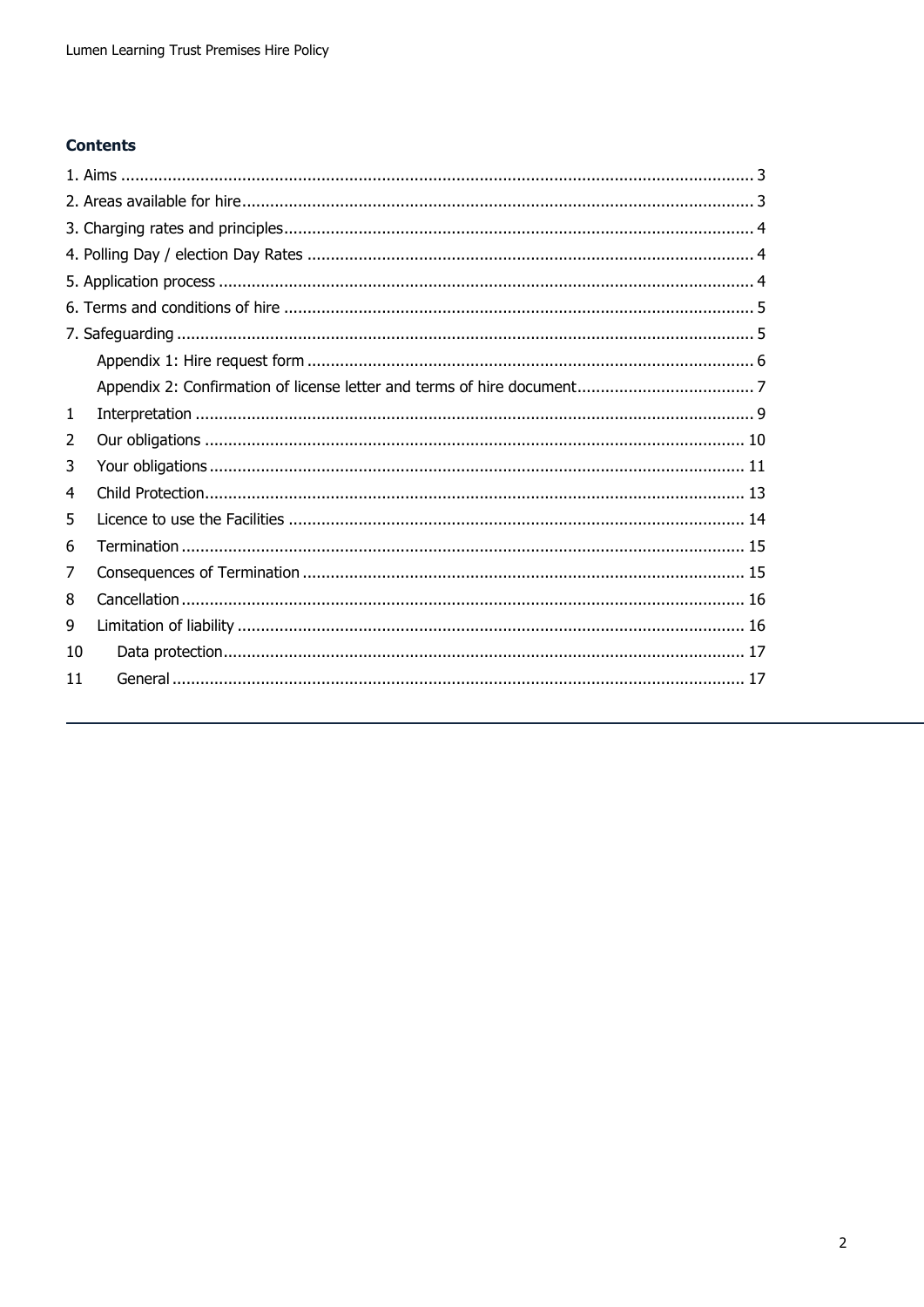# <span id="page-2-0"></span>**1. Aims**

We aim to:

- Make sure the school's premises and facilities can be used, where appropriate, to support community or commercial organisations.
- Allow the hiring of the premises without using the school's delegated budget to subsidise this.
- Charge for the use of the premises to cover the costs of hire and, where appropriate, raise additional funds for the school.
- Not let any hiring out of the premises interfere with the school's primary purpose of providing education to its pupils.

# <span id="page-2-1"></span>**2. Areas available for hire**

# **2.1 Available areas**

The school will permit the hire of the following areas:

- Sports hall
- Classrooms
- Tarmac covered external space (MUGA)
- Playing fields and other external grounds
- Swimming Pool (Saxon Primary School) Caretaker required

# **2.2 Capacity and charging rates**

The capacity and suggested rates for hiring each area are as follows:

| <b>AREA</b>                             | LOWER RANGE (PER<br>HOUR) | <b>UPPER RANGE (PER</b><br>HOUR) | LOWER RANGE<br>(ONE OFF<br><b>CHARGE)</b> | <b>UPPER RANGE</b><br>(ONE OFF<br>CHARGE) |
|-----------------------------------------|---------------------------|----------------------------------|-------------------------------------------|-------------------------------------------|
| Sports hall                             | £15                       | £40                              | £150                                      | £400                                      |
| Classroom                               | £6                        | £15                              | £60                                       | £150                                      |
| MUGA / Tarmac area                      | £15                       | £25                              | £150                                      | £250                                      |
| Playing fields / Other<br>outdoor space | £10                       | £25                              | £100                                      | £250                                      |
| Swimming Pool                           | £35                       | £50                              | £350                                      | £500                                      |
| Caretaker Cover                         | £20                       | £40                              | £200                                      | £200                                      |

Note: These tables will be reviewed during the summer term for rates effective the following autumn term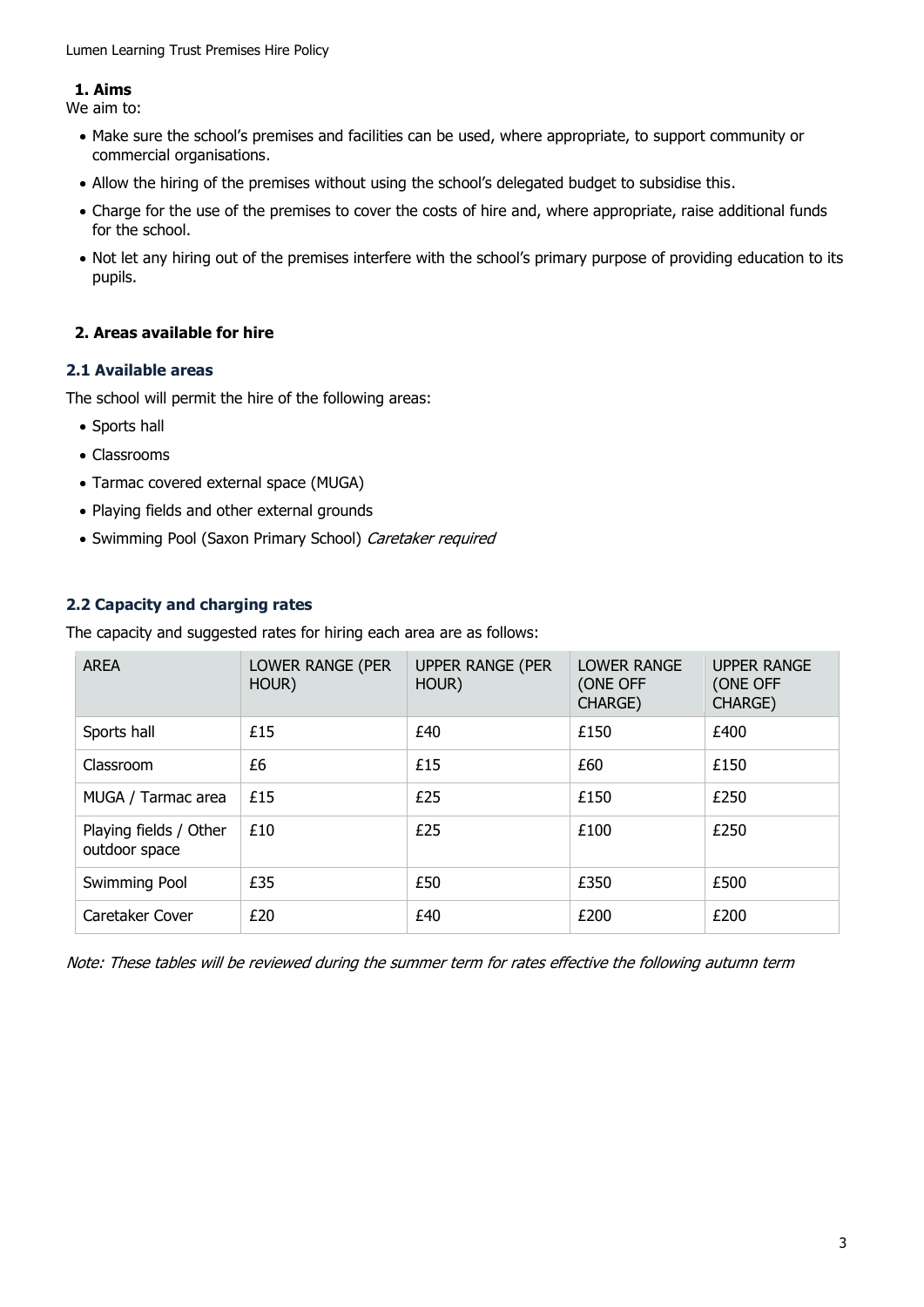# <span id="page-3-0"></span>**3. Charging rates and principles**

## **3.1 Rates**

Suggested lower and upper rates for hiring out different areas; both for regular rentals (per hour rate) and one off rentals, such as awards ceremonies, shows, parties etc., are listed in the table in 2.2 above, to allow flexibility if we decide that certain organisations or activities can use the premises for a reduced rate, or free of charge, if it supports the core aims of the school. Any reductions below the minimum rate must be agreed by the school's Headteacher and the trust's Head of Finance (or Head of Operations in their absence).

School Business Managers are responsible for ensuring that the rates charged cover their own costs – for example caretaker's costs (incl tax / NI), and any other add on costs, specific to any hire.

# **3.2 Cancellations**

Cancellation terms are detailed in the terms of hire document (see Appendix 2 – section 8).

#### **3.3 Review**

The revenue raised from hiring out will be reviewed by the School Business Manager and will be fed into the school's financial reporting, to ensure best value is being achieved.

## <span id="page-3-1"></span>**4. Polling Day / Election Day Rates**

- (a) Candidates' public meetings £3.50 per hour
- (b) Polling £56 per day

#### **PLUS charge equal to the cost of the caretaker after 6 pm (incl. NI & Pension) or in early morning if not normally required under that caretaker's contract.**

Under the Representation of the People Act 1983, rooms in state maintained schools (and in other publicly funded buildings) must be made available for candidates' public meetings free of charge, but the candidate must reimburse any costs incurred for heating, lighting, cleaning etc. The charge of £3.50 per hour is deemed to cover these costs only. Actual costs of the caretaker should be added in the normal way.

Charges for the use of school accommodation for polling purposes must similarly recover direct costs only. The rate of £56 per day is mandatory for community and voluntary controlled schools and is recommended for others. Again the actual cost of additional hours for the caretaker should be added.

The charges for electoral purposes are lower than other user rates because they aim to cover only direct costs and not average costs, as would normally be expected, in order to comply with the law on such use. However, these charges are deemed to cover the full cost to the school of election related lettings.

#### <span id="page-3-2"></span>**5. Application process**

Those wishing to hire the premises should fill out the hire request form, which you can find in appendix 1 of this policy, and read the terms and conditions of hire set out in appendix 2.

The hirer should complete, sign the hire request form and submit it to the school office. Approval of the request will be determined by School Business Manager and Headteacher.

If the request is approved, we will contact the hirer with details of how to submit payment and make arrangements for the date and time in question. We will also send on details of the emergency evacuation procedures and other relevant health and safety documents. The hirer will also need to provide proof of their public liability insurance.

We reserve the right to decline any applications at our absolute discretion, in particular where the organisation does not uphold the values of the school, or reputational damage may occur.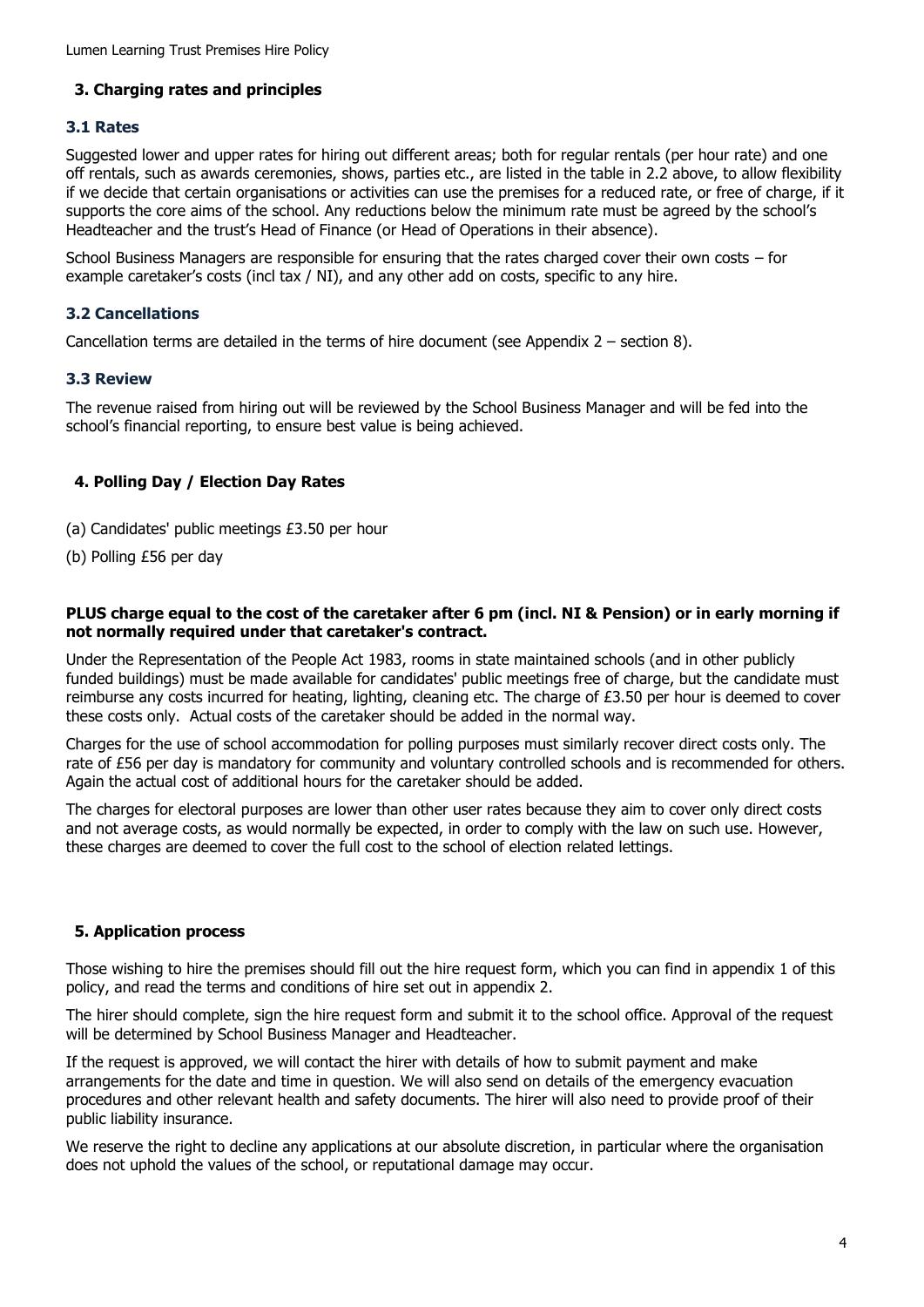Lumen Learning Trust Premises Hire Policy

# <span id="page-4-0"></span>**6. Terms and conditions of hire**

Full terms and conditions of hire are detailed in the terms of hire document (Appendix 2 page 9 onwards).

# <span id="page-4-1"></span>**7. Safeguarding**

We are dedicated to ensuring the safeguarding of its pupils at all times.

It is the responsibility of the hirers to ensure that safeguarding measures are in place while hiring out the space. Full details of the safeguarding requirements are set out in the terms of hire document (Appendix 2 – section 4).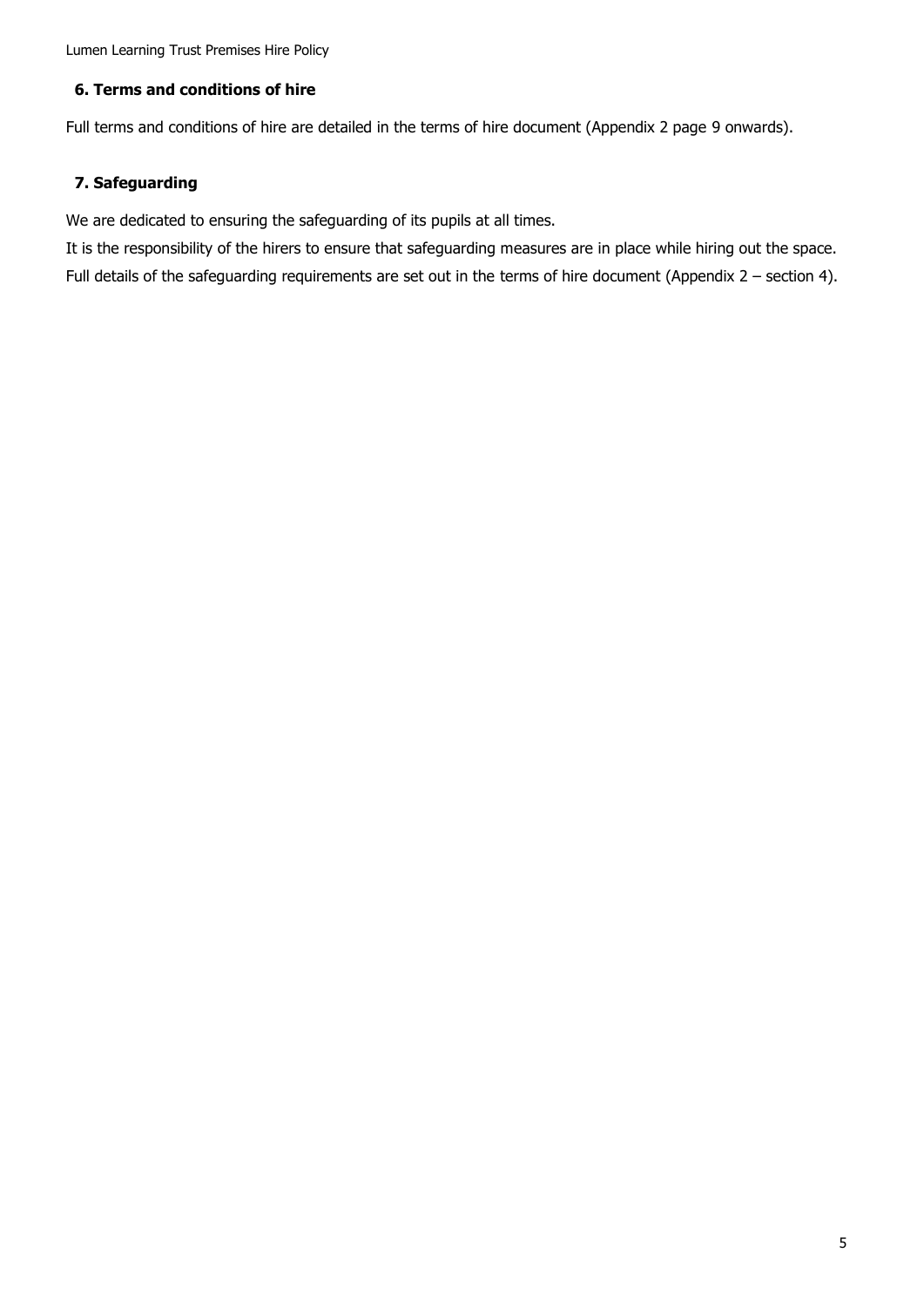#### <span id="page-5-0"></span>**Appendix 1: Hire request form**

Before filling out a request form, please familiarise yourself with our terms and conditions for the hire of our premises and our rates of hire, which you can find in sections 2 and 5 of this policy. If you have any questions, please contact [name and details of staff member responsible for premises hire].

| Name of applicant/organisation and company<br>number (where applicable)                                                                                                  |                             |
|--------------------------------------------------------------------------------------------------------------------------------------------------------------------------|-----------------------------|
| Applicant contact details                                                                                                                                                | Address:                    |
|                                                                                                                                                                          | Phone no:<br>Email address: |
| Preferred method of contact                                                                                                                                              |                             |
| Purpose/activity of organisation                                                                                                                                         |                             |
| Part of the premises requesting to be hired                                                                                                                              |                             |
| Date and time of first hire                                                                                                                                              |                             |
| Is this a recurring request, or one off? If<br>recurring, indicate the frequency and number<br>of occurrences (e.g. weekly, 10 weeks)                                    |                             |
| Number of expected participants in the<br>activity                                                                                                                       |                             |
| Additional equipment you will require from<br>the school (please note we may not always<br>be able to provide this but will inform you<br>where this is/is not possible) |                             |
| Additional equipment you will be providing<br>yourself                                                                                                                   |                             |

By signing below, I agree to the terms and conditions set out in the school's premises hire policy.

Name \_\_\_\_\_\_\_\_\_\_\_\_\_\_\_\_\_\_\_\_\_\_\_\_\_\_\_\_\_\_\_\_\_\_\_\_\_\_\_\_\_\_\_\_\_\_\_\_\_\_\_ Date \_\_\_\_\_\_\_\_\_\_\_\_\_\_\_

Signature \_\_\_\_\_\_\_\_\_\_\_\_\_\_\_\_\_\_\_\_\_\_\_\_\_\_\_\_\_\_\_\_\_\_\_\_\_\_\_\_\_\_\_\_\_\_\_\_\_\_\_\_\_\_\_\_\_\_\_\_\_\_\_\_\_\_\_\_\_\_\_\_\_\_\_\_\_\_

Please return this form via email to *[insert email address here]* or to the school office at *[insert address]*. We will be in touch to inform you if your application is successful, and if so details of the full cost and documents that will need to be shared.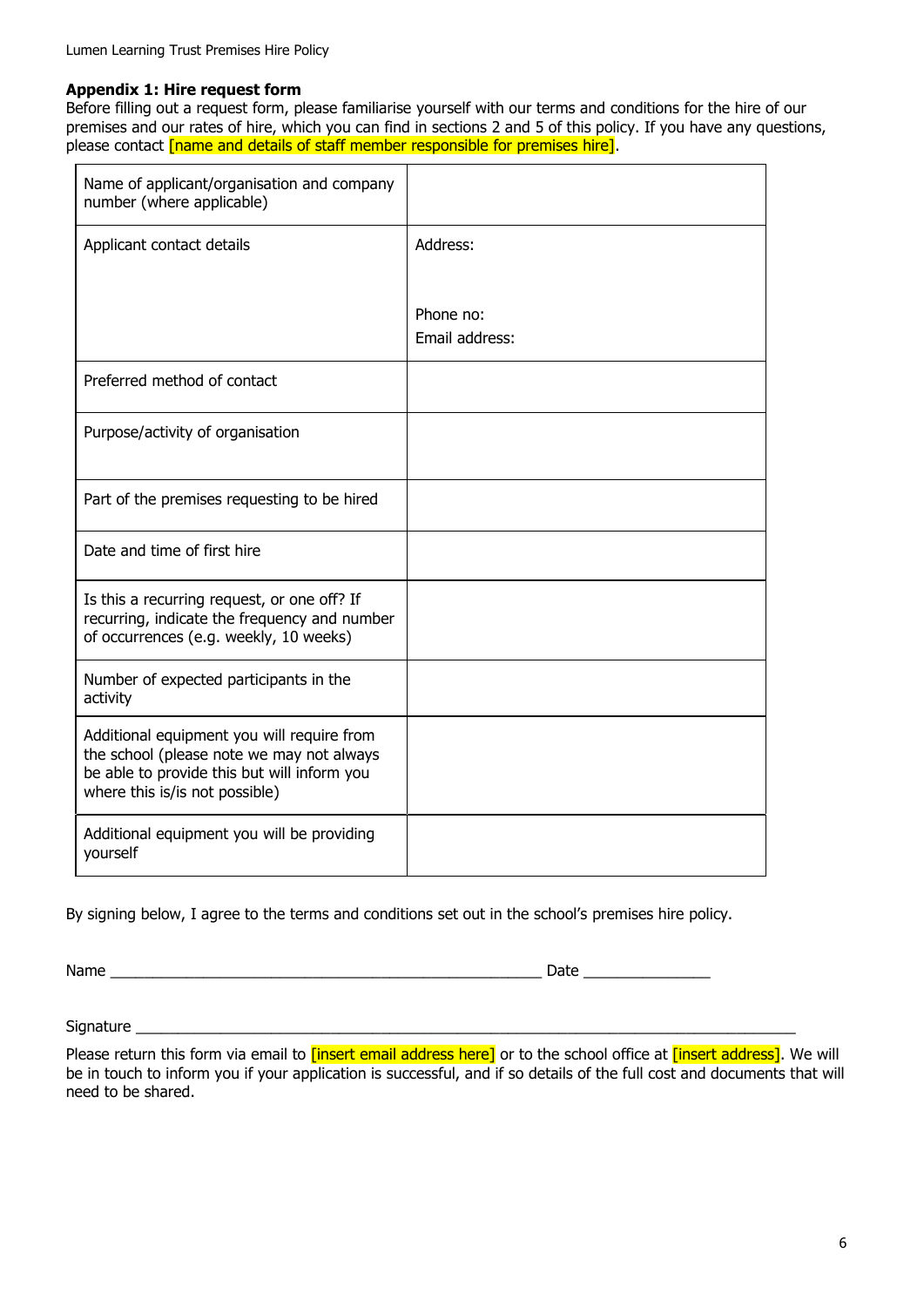# <span id="page-6-0"></span>**Appendix 2: Confirmation of license letter and terms of hire document**

[•Hirer Name] [•Hirer Address]

[• 00 month year]

Dear [•Hirer] Hire of [ **] at [ ] School** 

Thank you for your interest in hiring facilities at [ ] School. This letter together with the attached document called the **Terms of Hire** set out the terms and conditions that apply to your booking. **Please read this letter and the Terms of Hire carefully and let us know if you have any questions or if there is anything which you are unsure about. Your attention is drawn to clause [2.4,](#page-9-1) clause [3.8.2](#page-10-1) and clauses [9.1](#page-15-2) to [9.8](#page-16-2) of the Terms of Hire in particular.** 

| <b>Date of the Agreement</b>                                    |                                                                                                                                                                                                                                                      |  |
|-----------------------------------------------------------------|------------------------------------------------------------------------------------------------------------------------------------------------------------------------------------------------------------------------------------------------------|--|
| <b>Name of Hirer and</b><br>contact details                     | $\lceil \bullet \text{ name} \rceil$<br>[• company registration number (if applicable)]<br>[• registered address (if applicable)]<br>[• contact details]                                                                                             |  |
| <b>Facilities</b><br>(including residential<br>accommodation if | Use of $\lceil$<br>] located at $\lceil$<br>] School.                                                                                                                                                                                                |  |
| applicable)                                                     |                                                                                                                                                                                                                                                      |  |
| <b>Residential or non-</b><br>residential                       | Non-residential                                                                                                                                                                                                                                      |  |
| <b>Hire Fee</b>                                                 | The hourly rate for hire of the Facilities is $[E$ per hour].<br>e Fee will be invoiced in [advance/arrears] each month. The Hirer will<br>receive an invoice from [<br>] School each month which must<br>be paid within [30] days of receipt.       |  |
| Hire Date(s)                                                    | The Hirer will be able to hire the Facilities [during the 12 month period<br>from $\lceil \ \rceil$ to $\lceil \ \rceil$ /on $\lceil \frac{1}{q} \rceil$ of the week $\lceil \ \text{at} \ \lceil \frac{1}{t} \rceil$ .                              |  |
| <b>Payment Due Date</b>                                         | [• 00 month year]. Please see clauses 3.3 and 3.4 if no Payment Due<br>Date is specified.                                                                                                                                                            |  |
| <b>Special conditions</b>                                       | [The Hirer will be given a key to the Facilities by [<br>] School. The<br>Hirer will be responsible for opening and shutting the Facilities whenever<br>the Hirer uses the Facilities during the Hire Dates.                                         |  |
|                                                                 | This key shall at all times remain the property of [<br>] School. The<br>Hirer shall ensure the key is stored safely and only used by authorised<br>representatives of the Hirer. The Hirer shall not copy the key.                                  |  |
|                                                                 | The Hirer must return the key to [<br>] School if requested to do so<br>by any officer or representative of [<br>] School or Lumen Learning<br>Trust at any time, and will in any event return the key to [<br>School by the end of the Hire Dates.] |  |

Your booking is with Lumen Learning Trust (Company Number 08670599) whose registered address is c/o Saxon Primary School, Briar Road, Shepperton, Surrey TW17 0JB.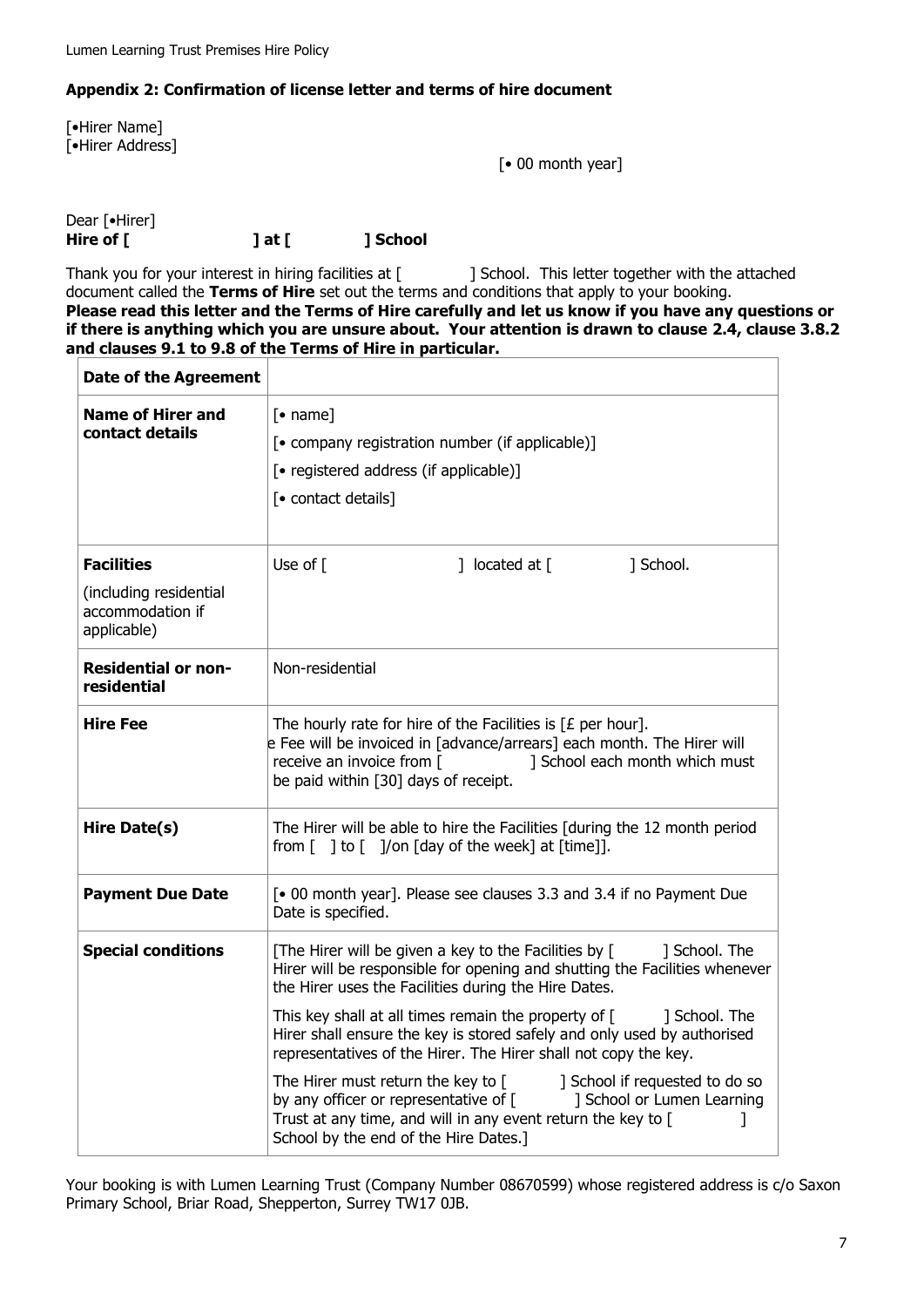Lumen Learning Trust Premises Hire Policy

The School is referred to as "We", "Us", "Our" in this letter and in the Terms of Hire.

The Agreement (as defined in the Terms of Hire) shall come into existence on the date written above, and shall (unless otherwise cancelled or terminated in accordance with its terms) continue until the end of the final of the Hire Dates, at which point it shall expire.

Please sign, date and return the enclosed copy of this letter to acknowledge Your agreement to the terms of this letter and the Terms of Hire.

I confirm that the information above is complete and accurate. I have read and agree to abide by this letter and the Terms of Hire. [ I enclose evidence of insurance (please see clause [2.4](#page-9-1) below); and completed risk assessment and method statement (please see clause [3.8.9\)](#page-11-0) below.]

Signed by [NAME] [for and on behalf of [COMPANY] if Hirer is a company] [00 month year] ...................................................... Signed by [NAME] ......................................................

for and on behalf of [Lumen Learning Trust] [00 month year]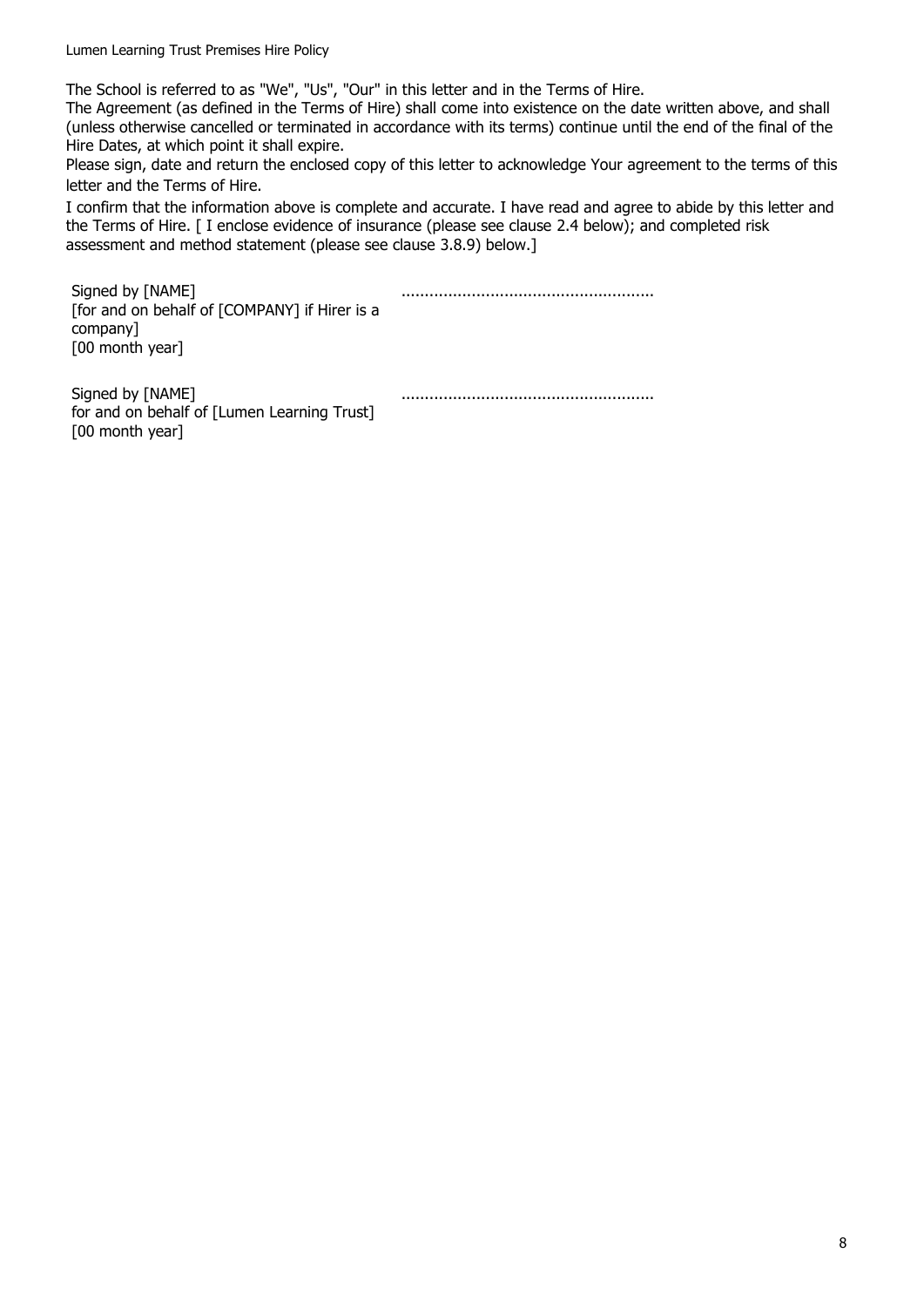#### **Your attention is drawn in particular to clause [2.4,](#page-9-1) clause [3.8.2](#page-10-1) and clauses [9.1](#page-15-2) to [9.8.](#page-16-2) Background**

(A) In exchange for You paying Us the Hire Fee, We will provide the Facilities Hire to You on the Hire Date(s) set out in the Cover Letter.

# **Agreed terms**

## <span id="page-8-0"></span>1 **Interpretation**

1.1 The following definitions apply:

**Agreement**: The agreement (comprising the Cover Letter and these Terms of Hire) under which You hire the Facilities.

**Cover Letter**: the cover letter to which these Terms of Hire are attached setting out the particulars of the hire (such as price and the name of the Hirer). The Agreement includes any schedules listed in the Cover Letter.

**Event Outside Our Control**: as defined in clause [2.6](#page-9-2) below.

**Facilities**: the facilities to be hired as set out in the Cover Letter including any of Our equipment used, or to be used, in connection with the Facilities.

**Facilities Hire**: the provision of the Facilities by Us and Your use of them as set out in the Cover Letter.

Hire Date(s): the date(s) and time(s) set out in the Cover Letter.

**Hire Fee**: the charges payable by You for the Facilities Hire, as set out in the Cover Letter.

**Hire Rules**: the additional rules which apply to the Facilities Hire. Hire Rules will be listed in the Cover Letter as a schedule where they are applicable.

**Hirer Staff**: each and every member of staff employed or engaged by You, or on Your behalf who will, or is due to, attend the School Premises.

**Laws**: all applicable laws, regulations, guidelines, codes of practice and includes, without limitation the Health and Safety at Work Act 1974, the Management of Health and Safety at Work Regulations 1999, HSE guidance entitled "Managing Health and Safety in Swimming Pools" (2007) and all other applicable regulatory requirements.

**Licence**: the licence described in clause [5.1](#page-13-1) [below.](#page-13-1)

**School IPR:** the School's name, crest and logo, any other intellectual property rights owned by the School or licensed by a third party to the School, and any intellectual property rights in any materials, documents or items which We prepare or produce for You in connection with the Facilities Hire.

**School**: Lumen Learning Trust (Company Number 08670599) whose registered address is c/o Saxon Primary School, Briar Road, Shepperton, Surrey TW17 0JB.

**School Premises**: the land and buildings at the School that are owned, used or controlled by the School, including all premises and land where Facilities are to be provided.

#### **Service Provider: has the meaning given in clause [3.2](#page-10-4) below.**

#### **Terms of Hire: These terms of hire.**

**Visitor**: anyone You bring, invite or allow onto the School Premises such as friends, family, guests, delegates or customers of Yours, Hirer Staff and anyone who provides services for You such as caterers.

**You**: the person or persons named as the Hirer in the Cover Letter.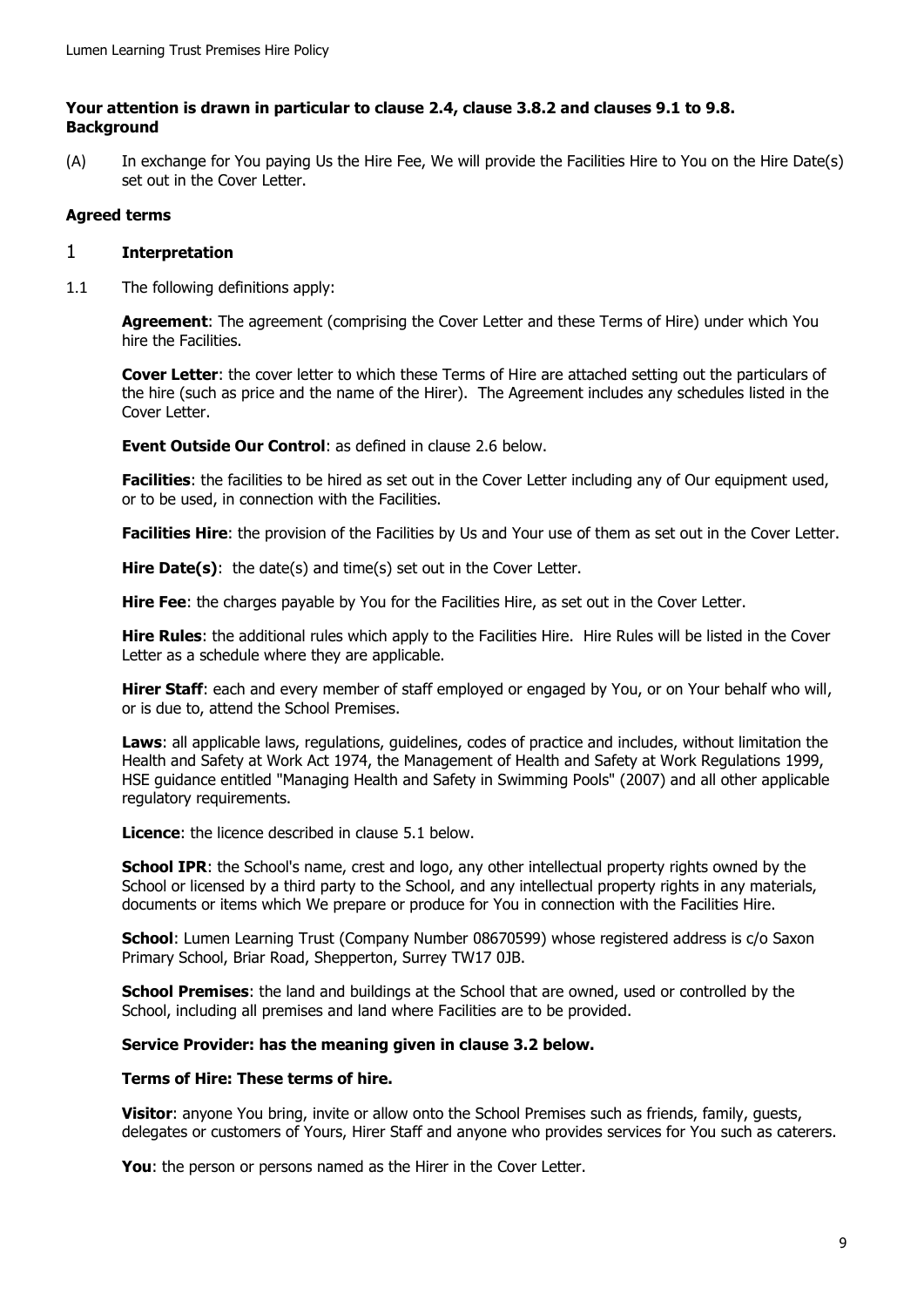# <span id="page-9-0"></span>2 **Our obligations**

- 2.1 We will carry out Our obligations under the Agreement with reasonable skill and care.
- 2.2 The Facilities will conform in all material respects with the description set out in the Cover Letter and be fit for any purpose for which the Facilities You have hired are normally and properly used.
- 2.3 In the unlikely event that the Facilities do not conform with the Agreement, please let Us know as soon as possible. We will (at Our option) provide You with a full or partial refund (depending on what is reasonable) or amend the Facilities so that they comply with the Agreement.
- <span id="page-9-1"></span>2.4 **Unless the Cover Letter provides otherwise, You must have insurance in place with cover of at least £5,000,000 which indemnifies You against any claim by any person (including any claim made by Us, any Visitor and any third party) in respect of any injury, loss or damage of or to any person or property which occurs on the School Premises, or in the course of any use of the Facilities, and which results from, or arises out of, any act or omission of any person (including Us and any Visitor). You must produce the insurance certificate and schedule of cover and the receipt for the premium for the full period of the Facilities Hire.**
- 2.5 We will not be liable or responsible for any failure to perform, or delay in performance of, any of Our obligations under the Agreement that is caused by an Event Outside Our Control provided that We tell You that an Event Outside Our Control has happened.
- <span id="page-9-2"></span>2.6 An Event Outside Our Control means:
	- 2.6.1 any act, event, non-occurrence, omission or accident beyond Our reasonable control; or
	- 2.6.2 any of the following to the extent that it is beyond Our reasonable control:
		- (a) acts of God, flood, drought, earthquake, or other disaster;
		- (b) epidemic or pandemic or a realistic prospect of either;
		- (c) outbreak of Swine Flu, Avian Flu, SARS or any similar occurrence;
		- (d) terrorist attack, civil war, civil commotion or riots;
		- (e) change in law;
		- (f) fire, explosion or damage;
		- (g) loss during transport;
		- (h) adverse weather conditions (including unusual temperatures);
		- (i) interruption or failure of utility service, including, but not limited to, electric power, gas or water;
		- (j) any labour dispute, including, but not limited to, strikes, industrial action or lockouts;
		- (k) non-performance by suppliers or subcontractors; or
		- (l) collapse of building structures, failure to obtain raw materials, failure of machinery, computers or vehicles.
- 2.7 Our obligations under the Agreement will be suspended for the period that the Event Outside Our Control continues, and We will extend the time to perform these obligations for the duration of that period. We will take reasonable steps to prevent an Event Outside Our Control from happening in the first place, to bring the Event Outside Our Control to a close or to find a solution by which Our obligations under the Agreement can be performed despite the Event Outside Our Control.
- 2.8 If We tell You that an Event Outside Our Control has happened, then You may cancel the Agreement. Should this happen, You will still be liable for the Hire Fee save that We will make a reasonable deduction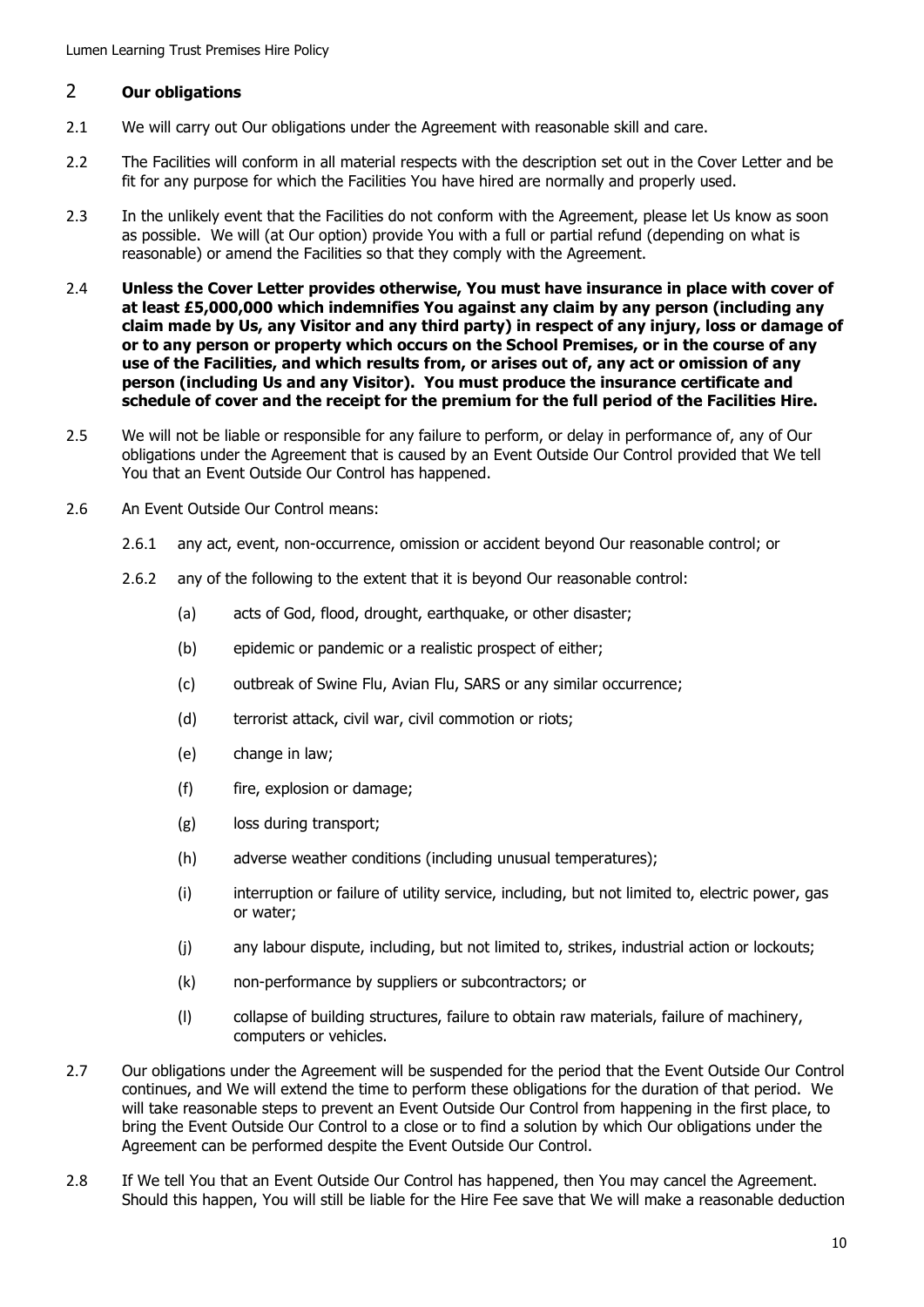to the Hire Fee to reflect the proportion of the Facilities Hire which We could not provide as a result of the Event Outside Our Control.

# <span id="page-10-0"></span>3 **Your obligations**

- 3.1 You are responsible for all Visitors. This means that any obligation in the Agreement to do something, or not to do something, is also an obligation on You to ensure that each Visitor does, or does not do, that thing.
- <span id="page-10-4"></span>3.2 You must seek prior written approval from Us if You intend to use any person (a **Service Provider**) to provide any services as part of Your hire of the Facilities (for example musicians). You must ensure that any such Service Provider (and their staff) have been given a copy of, and shall comply with, the Hire Rules. Any Service Provider (and their staff) shall be Visitors for the purposes of the Agreement (which means that You are responsible for their conduct). You must comply with the provisions of this clause [3.2](#page-10-4) even if the Service Provider is a friend or family member.
- <span id="page-10-2"></span>3.3 You must pay the Hire Fee on the due date(s) for payment set out in Our invoice(s) unless they conflict with any Payment Due Dates set out in the Cover Letter, in which case any Payment Due Date in the Cover Letter will prevail.
- <span id="page-10-3"></span>3.4 If the invoice or Cover Letter does not specify a due date for payment, or no invoice is raised, then the entire Hire Fee will be due on the date one month in advance of the first Hire Date, or if the Agreement is entered into during the period beginning one month prior to the first Hire Date then payment is due immediately upon the Agreement being entered into.
- 3.5 The Hire Fee does not include any VAT that is payable.
- 3.6 Without limiting any other remedies or rights that We may have, if You do not pay the Hire Fee by the due date:
	- 3.6.1 We may cancel or suspend the Facilities Hire or any other services until You have paid the outstanding amounts; and
	- 3.6.2 You (and Your Visitors) must vacate the School Premises if We ask You to.
- 3.7 All School IPR belongs to the School. You must not use School IPR without Our prior written permission . This means, for example, that You cannot use the School name or crest on promotional material without Our prior written permission.
- <span id="page-10-1"></span>3.8 You and Your Visitors must:
	- 3.8.1 comply with all the requirements of health and safety and fire legislation and the Hire Rules (if any);
	- 3.8.2 follow any relevant guidance or instructions on any equipment signs or notices and comply with Our policies or procedures (as amended from time to time), including Our health and safety, fire and emergency procedures. You must ensure that You are familiar with all such guidance, instructions and procedures before You begin the hire of the Facilities. **Grab Sheets are located at each School facility giving information on procedures in case of fire, contact details, emergency services and facility addresses. Please ensure that You and Visitors have read the Grab Sheet prior to using the Facilities**;
	- 3.8.3 observe all rules and instructions relating to the use of the Facilities;
	- 3.8.4 ensure that there is sufficient cover to support Visitors with disabilities and / or medical conditions including the administration of medicine and first aid provision, including adequate numbers of appropriately qualified first aid personnel and first aid equipment.
	- 3.8.5 immediately report to Us any accident or injury which occurs during the Hire Period. Such report must include name, age and address of injured person; type of injury and circumstances in which injury occurred; whether any injured persons were taken to hospital or not; and such other information reasonably required by Us in order to discharge Our legal obligations including, but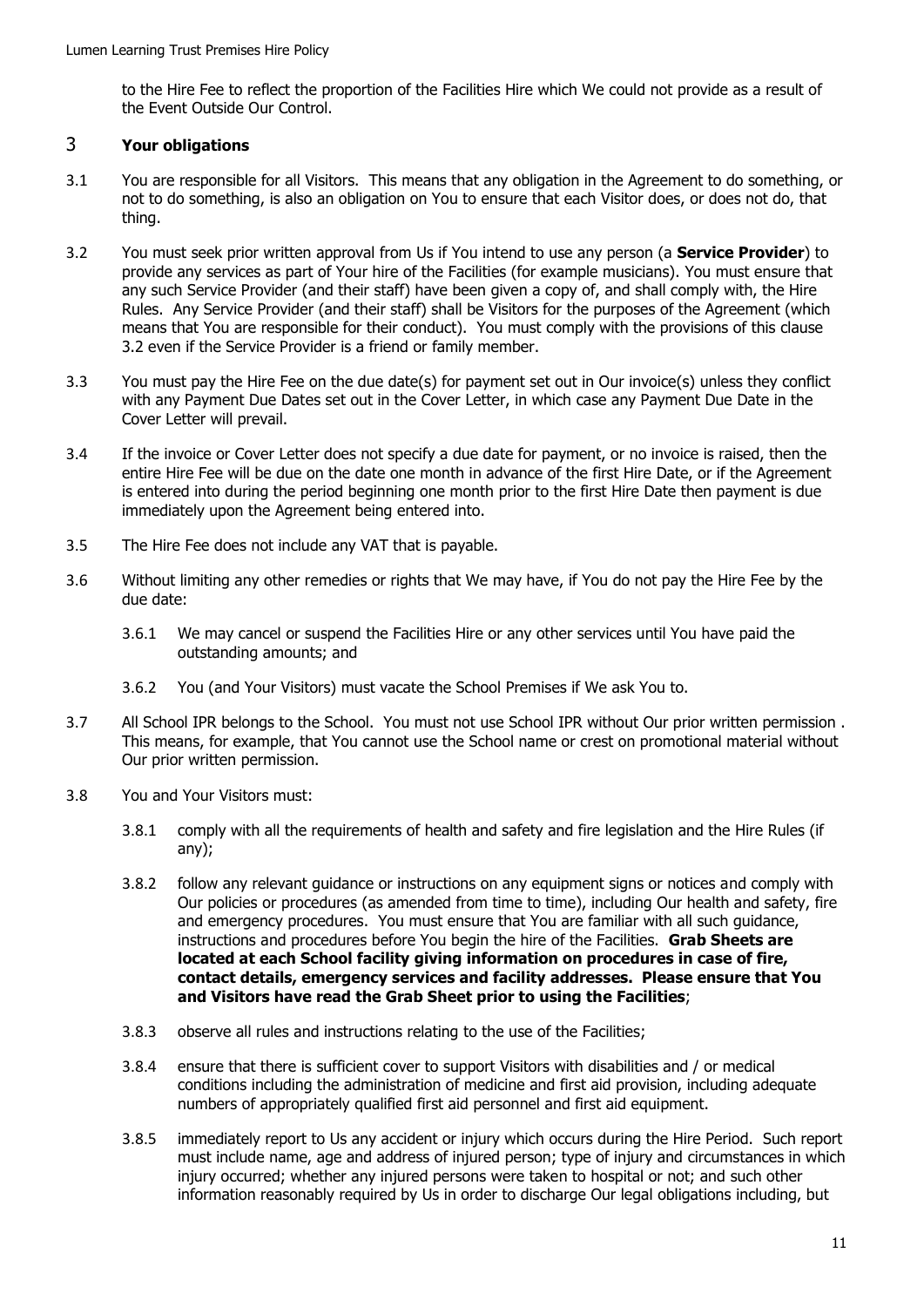not limited to, Our obligations under the Reporting of Injuries, Diseases and Dangerous Occurrences Regulations 2013 (SI 2013/1471);

- 3.8.6 check that equipment is in good working order before use. If You consider that the equipment or facilities are faulty or may otherwise present a risk to health and safety, You must not use the equipment or facilities and should immediately report any faults to a member of Our staff;
- 3.8.7 promptly report to Us all damage, breakages or losses that occur on the School Premises and which You or a Visitor becomes aware of (even if these are not Your fault or the fault of the Visitor);
- 3.8.8 comply with Our staff's reasonable instructions and requests and treat them with respect;
- <span id="page-11-0"></span>3.8.9 at our request provide Us with risk assessments and method statements, including those from third party contractors where applicable, such as outside providers of technical equipment;
- 3.8.10 not use the School Premises or the Facilities for any illegal or immoral purpose;
- 3.8.11 not enter any part of the School Premises except where the Facilities are located;
- 3.8.12 drive carefully when entering / leaving the School Premises, adhering to the five miles per hour speed limit within the School grounds;
- 3.8.13 not smoke on the School Premises, and not consume or bring onto the School Premises any alcoholic beverages (unless otherwise agreed), drugs, solvents, weapons, computer hacking equipment, pornography or anything else which is illegal to possess or to bring onto the School Premises, or which presence on the School Premises could bring the School into disrepute or could reasonably damage the reputation of the School;
- 3.8.14 inform Us in advance if You are expecting any disabled Visitors to make use of the Facilities;
- 3.8.15 take all reasonable precautions to ensure the health and safety of Your Visitors while using the School Premises;
- 3.8.16 not do or permit any act that would make any insurance policy covering the School Premises or the Facilities void or voidable or increase the premium;
- 3.8.17 not do anything that may cause a nuisance or annoyance to Us or to any other occupier of adjoining or neighbouring premises;
- 3.8.18 ensure that at the end of the Licence the School Premises and the Facilities are cleared of Your effects and left in good repair and clean condition in accordance with the provisions of the Agreement;
- 3.8.19 allow Us to have access to the School Premises and the Facilities at all times in order to clean them and also to inspect them and to carry out repairs to the structure, roof, exterior and services;
- 3.8.20 not share occupation or possession of the Facilities and not allow any unauthorised persons access to the Facilities;
- 3.8.21 not use blu tak, adhesive tape or nails to attach anything to the walls in the School Premises;
- 3.8.22 not change the heating or lighting controls or other electrical and building services equipment in the Facilities (except where reasonable to do so);
- 3.8.23 not allow anyone other than You, or Visitors, to enter or occupy the School Premises;
- 3.8.24 not in any way impede Us in the exercise of Our rights of possession and control of the School Premises;
- 3.8.25 ensure that all cars and other vehicles belonging to, or used by, You or Your Visitors are parked in accordance with Our directions notified to You from time to time;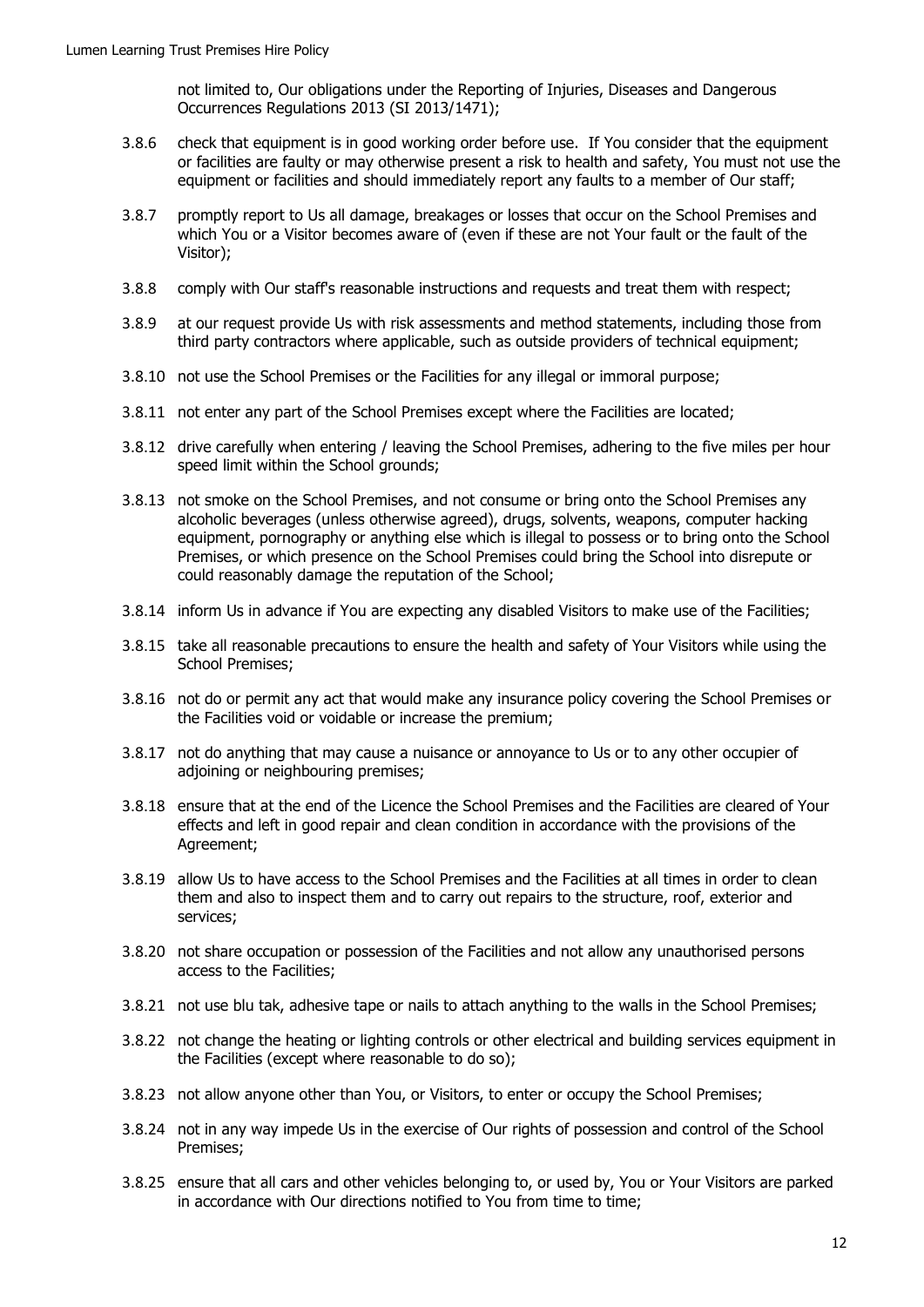- 3.8.26 not exceed applicable legal noise levels and ensure that noise levels are appropriate and reasonable for the use of the Facilities;
- 3.8.27 only use on the School Premises equipment approved by Us, and We have the right to ban the use of any equipment, and require You to remove such equipment, from the School Premises;
- 3.8.28 observe all laws, licences and regulations relating to the School Premises and the use of the School Premises;
- 3.8.29 use equipment and Facilities responsibly at all times, and take appropriate care for Your own safety and that of other users;
- 3.8.30 not use sports Facilities or equipment if there are concerns about fitness or if feeling unwell or are under the influence of alcohol or drugs;
- 3.8.31 use the equipment and Facilities in accordance with any instruction;
- 3.8.32 not use any equipment or Facilities unless satisfied that You (or your Visitors as the case may be) are competent to do so safely and properly. You must check with Our staff if You or Your Visitors are in any doubt;
- 3.8.33 use all equipment and Facilities safely and properly and in accordance with the instructions for use;
- 3.8.34 not tamper with or misuse equipment or use equipment or Facilities which have been withdrawn from use pending repair or for any other reason; and
- 3.8.35 not use the Facilities if such use could cause injury or harm to any person, without first putting the appropriate measures in place. For example, if a Visitor has a pre-existing health condition which could mean that they will hurt themselves or others, You must not allow that Visitor to use the Facilities, without first putting the appropriate measures in place; and
- 3.8.36 not make any alterations or additions to the Facilities.
- 3.9 We do not guarantee that any particular item of equipment or Facilities will be available. We may, either temporarily or permanently, withdraw or make changes to the equipment and Facilities.
- 3.10 When taking part in sporting activities, You and Your Visitors must wear suitable sports clothing and the correct footwear according to the sporting activity. Outdoor shoes are not permitted in the sports hall.
- 3.11 You are responsible for and shall pay Our costs and expenses in connection with making good any loss, theft, damage or destruction to any part of the School Premises (including any decorations, fixtures or fittings), any Facilities, equipment or anything else on the School Premises, caused by You or a Visitor. As an exception, You will not be liable for any loss, damage or destruction caused by fair wear and tear.

# <span id="page-12-0"></span>4 **Child Protection**

- 4.1 You shall comply with the obligations set out in this clause [4](#page-12-0) unless We have indicated otherwise in the Cover Sheet.
- 4.2 You shall provide Us with the names of all Hirer Staff before they attend the Premises.
- 4.3 It is a condition of this Agreement that You shall provide Us with written confirmation that the following checks have been completed on each of the Hirer Staff before the Facilities Hire can commence:
	- 4.3.1 verification of identity against an official document containing a photograph of the individual;
	- 4.3.2 that a satisfactory enhanced disclosure from the Disclosure and Barring Service (DBS) has been obtained;
	- 4.3.3 that a check of the Children's Barred List has been completed and that the individual is not barred from working with children; and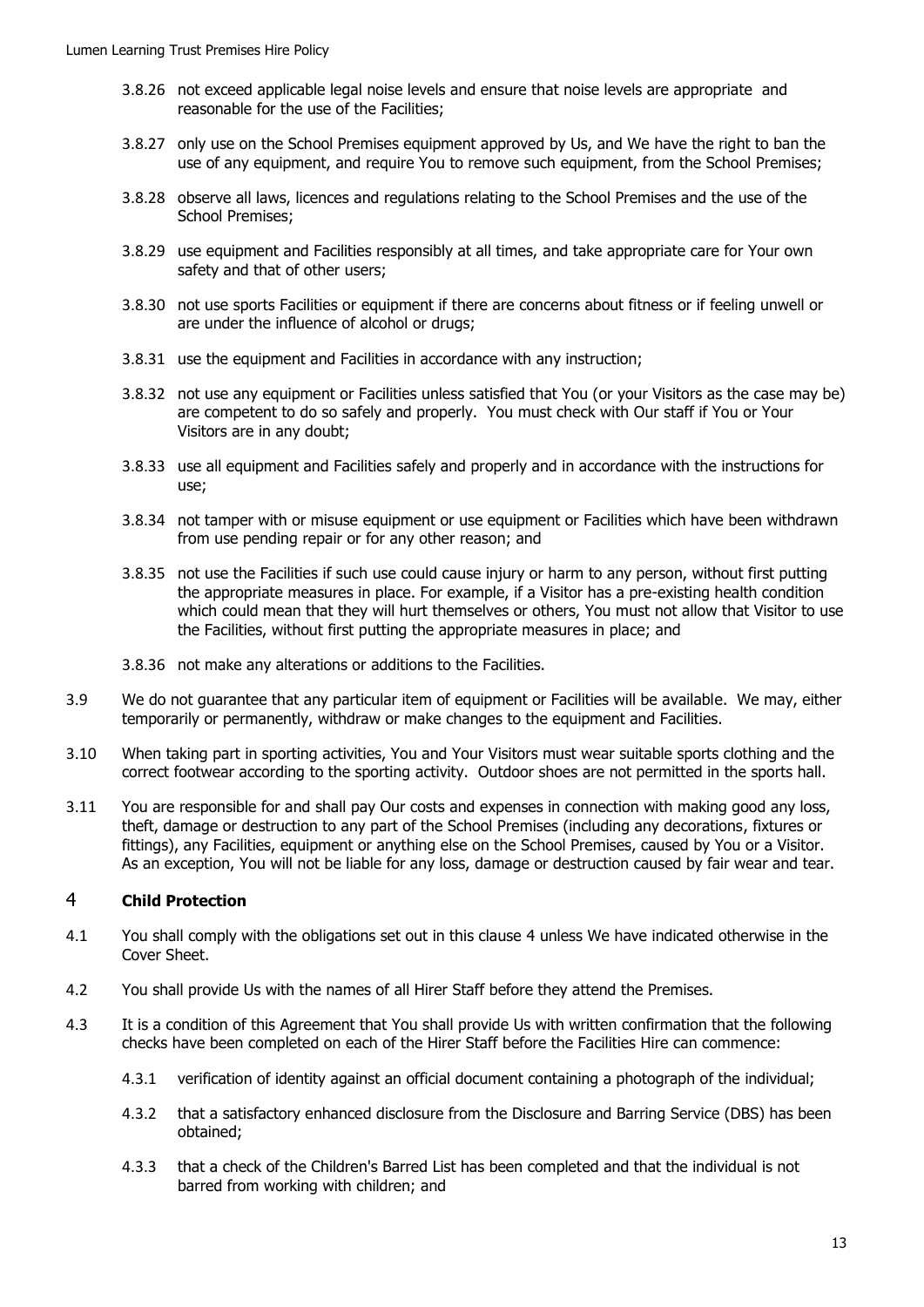- 4.3.4 such other checks as are specified by Us from time to time in order for Us to comply with Our statutory or regulatory obligations.
- 4.4 You shall provide Us with a copy of the enhanced DBS certificate for each of the Hirer Staff before they can attend the Premises so that We may determine whether the Hirer Staff are suitable to attend the Premises
- <span id="page-13-2"></span>4.5 You undertake and agree to immediately notify Us if:
	- 4.5.1 any of the Hirer Staff are or become barred from working with children or adults;
	- 4.5.2 any of the Hirer Staff are the subject of a referral to the DBS or any successor body;
	- 4.5.3 any of the Hirer Staff are arrested, charged or convicted of any criminal offence the circumstances of which could have an impact on the welfare of children or adults;
	- 4.5.4 any of the Hirer Staff receive a police caution, reprimand or warning the circumstances of which could have an impact on the welfare of children or adults;
	- 4.5.5 there is a formal child protection investigation of any of the Hirer Staff or any member of their household under section 47 of the Children Act 1989, as amended;
	- 4.5.6 You become aware of any circumstances relating to any of the Hirer Staff that may be reasonably be considered to pose a safeguarding risk to children or adults; or
	- 4.5.7 there is any change in the circumstances of any of the Hirer Staff that affects their right to work in the UK.
- 4.6 If a notification is made under clause [4.5.](#page-13-2) You agree to provide Us with all information relevant to the notification so that We may determine whether the Hirer Staff in question are suitable to attend the Premises
- 4.7 You undertake and agree to ensure that each of the Hirer Staff shall comply with any reasonable code of conduct issued from time to time by Us in relation to the Facilities Hire.
- 4.8 If We determine that any member of Hirer Staff is unsuitable to attend the Premises for any reason We may in Our ultimate discretion exclude that person from the Premises and prevent their future attendance at the Premises.
- 4.9 All Visitors who are not Hirer Staff must not have unsupervised access to children or vulnerable adults.
- 4.10 **Where the obligations in this Clause 4 apply You must take such further steps as We require in connection with the safeguarding and welfare of children and/or adults so that We can comply with Our statutory or regulatory obligations and, upon request, provide Us with such evidence as We require regarding such steps.**

# <span id="page-13-0"></span>5 **Licence to use the Facilities**

- <span id="page-13-1"></span>5.1 We grant You a Licence to use the Facilities on the Hire Dates in common with the occupation and use of the Facilities by Us and all others authorised by Us. The Licence is granted subject to the terms of the Agreement and the rights reserved for the benefit of Us as set out in the Agreement and as follows:
	- 5.1.1 We reserve the right to inspect, carry out repairs and maintenance (including but not limited to window cleaning and pest control), replace and modernise any part of the School Premises and Facilities and its services and take such other steps as may be necessary to erect and maintain scaffolding or other temporary structures or equipment around or within all or part of the School Premises and Facilities with consequent loss of light and inconvenience to anyone; and
	- 5.1.2 We reserve the right at any time after the end of the Hire Dates, at Your cost, to remove from the School Premises, and to store, all structures, goods, equipment, rubbish, waste and other materials brought onto the School Premises by You or Your Visitors, and after the period of 48 hours following the end of the Hire Dates, to treat any such structure, goods, equipment,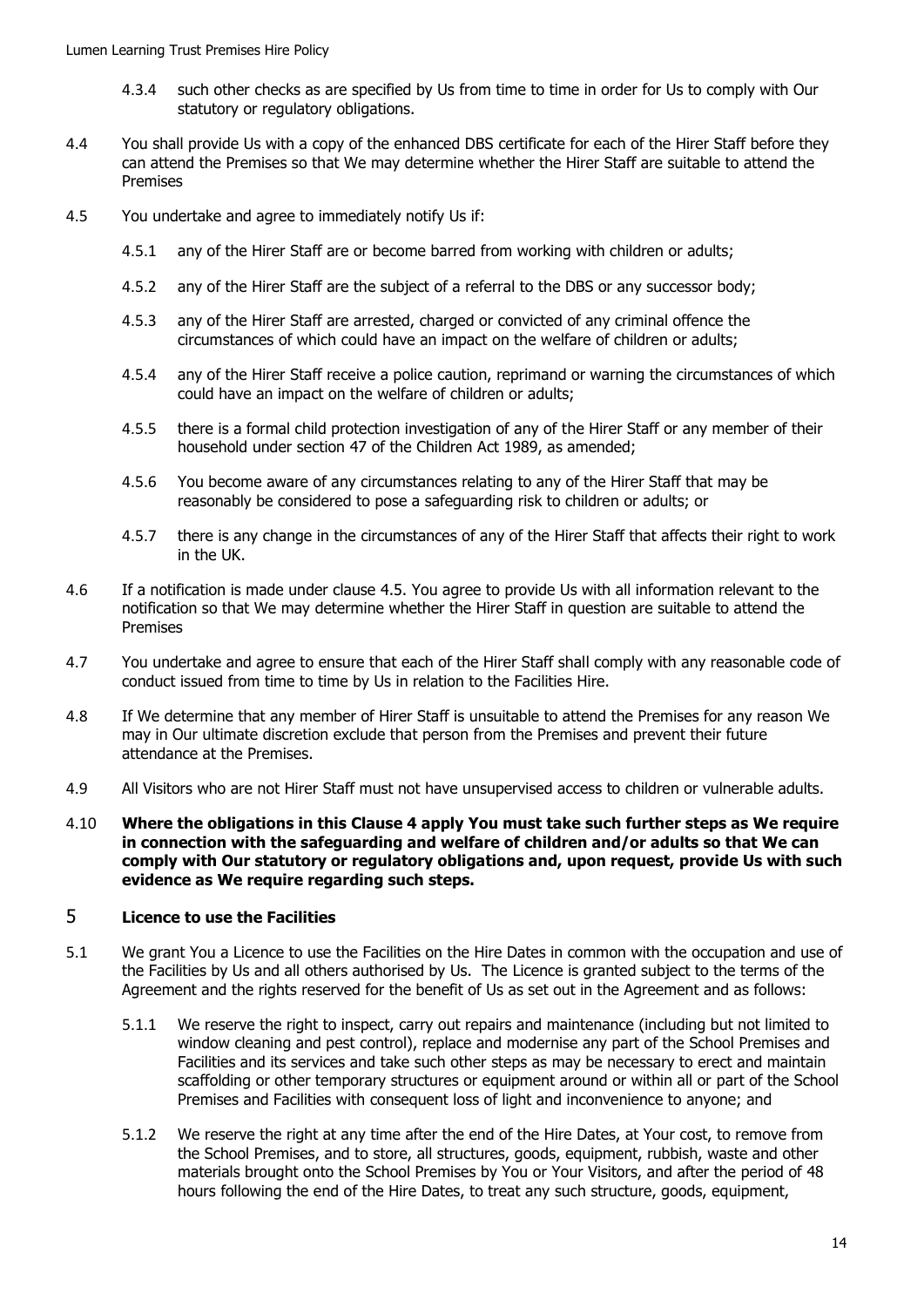rubbish, waste or other materials, regardless of their nature, state or condition, as refuse and dispose of the same.

- 5.2 Subject to the other provisions of this clause [5,](#page-13-0) the Licence is granted together with the right of access during the Hire Dates to the Facilities over and along those paths and roads forming part of the School Premises specified by the School for the benefit of the You and Visitors.
- 5.3 You acknowledge that the Agreement is not intended to confer exclusive possession on You nor to create the relationship of landlord and tenant between You and Us and that You are permitted to use the Facilities as licensee only.

# <span id="page-14-0"></span>6 **Termination**

- 6.1 Subject to clause [6.2,](#page-14-2) if either You or We commit a material breach of the Agreement, then the other may terminate the Agreement provided that (if the breach is capable of remedy) it has given the party in breach a reasonable opportunity to rectify the breach.
- <span id="page-14-2"></span>6.2 Each of the following shall be a material breach in respect of which We shall not be obliged to give You an opportunity to rectify:
	- 6.2.1 any failure by You to pay the Hire Fee by the due date for payment;
	- 6.2.2 if You have become insolvent or bankrupt or, in Our reasonable opinion, there is a material risk that You are unlikely to be able to pay any sum owed to Us under the Agreement by the due date;
	- 6.2.3 any breach of the Agreement by You which could endanger Your health or safety or the health any safety of someone else;
	- 6.2.4 where, in Our reasonable opinion, Your conduct or the conduct of Your Visitors represents a risk to the health and safety or welfare of any person;
	- 6.2.5 where, in Our reasonable opinion, Your conduct or the conduct of Your Visitors represents a risk to Our reputation or the reputation of the School;
	- 6.2.6 where, in Our reasonable opinion, Your conduct or the conduct of Your Visitors has resulted or is expected to result in significant damage to the Facilities or the School Premises;
	- 6.2.7 if anything happens, or there are any circumstances, in relation to the contract or the Hirer which in Our reasonable opinion raise child protection concerns.
- <span id="page-14-3"></span>6.3 If the Agreement is for a term of more than one year, We may terminate the Agreement at any time by giving You at least six months' prior written notice. We will refund any Hire Fees paid by You in respect of any future hires which have not yet taken place and which have been terminated under this clause [6.3](#page-14-3) save that we reserve the right to apply such sums to pay any amount You owe to Us (such as our charges for any damage to the Facilities you are responsible for).

### <span id="page-14-1"></span>7 **Consequences of Termination**

- 7.1 Termination of the Agreement for any reason shall not affect the accrued rights and remedies of Us existing at termination.
- 7.2 On termination of this Agreement for any reason:
	- 7.2.1 the Licence shall automatically terminate;
	- 7.2.2 You shall immediately pay any outstanding unpaid Hire Fees due to us; and
	- 7.2.3 You shall cease any use of School IPR and shall destroy any document containing any School IPR and any document or record embodying confidential information of the School.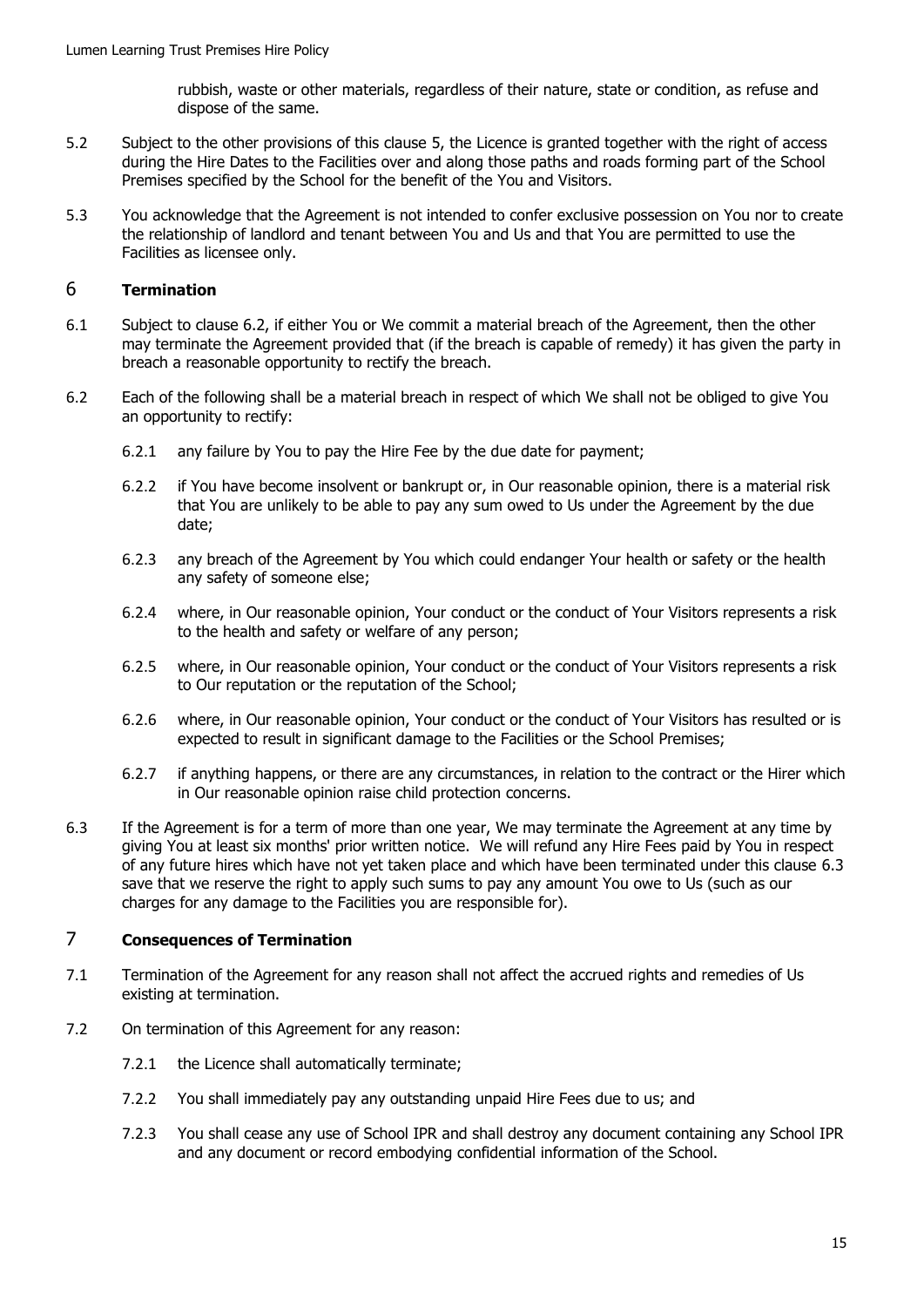Lumen Learning Trust Premises Hire Policy

7.3 The following clauses shall survive expiry or termination of the Agreement and shall continue in full force and effect: [7,](#page-14-1) [8,](#page-15-0) [9,](#page-15-1) [10](#page-16-0) and [11](#page-16-1) and any other clause which expressly or by implication has effect after expiry or termination of the Agreement shall continue in full force and effect.

# <span id="page-15-0"></span>8 **Cancellation**

8.1 If You unilaterally cancel the Facilities Hire before the first Hire Date, and subject to the provisions of clauses [8.2](#page-15-3) and [8.3,](#page-15-4) the Hire Fee remains payable but will be reduced as follows:

| Notice period given        | <b>Reduced Hire Fee</b>      |
|----------------------------|------------------------------|
| More than two months       | 25% of the Hire Fee payable  |
| Between one and two months | 50% of the Hire Fee payable  |
| Less than one month        | 75% of the Hire Fee payable  |
| Less than one week         | 100% of the Hire Fee payable |

- <span id="page-15-3"></span>8.2 If the Agreement is terminated because of Your breach, You shall be liable for (in addition to any other sums You may be liable to pay):
	- 8.2.1 the Hire Fee to the same extent that You would have been liable but for the termination; and
	- 8.2.2 any costs properly and reasonably incurred by Us in connection with the Facilities Hire which We would not have incurred if We had not entered into the Agreement. For example, if You asked us to book catering, You may be liable for Our unrecoverable costs in connection with the booking.
- <span id="page-15-4"></span>8.3 Termination will not affect either party's outstanding rights or duties, including Our right to recover from You any money You owe Us under the Agreement.

# <span id="page-15-1"></span>9 **Limitation of liability**

- <span id="page-15-2"></span>9.1 **Subject to clause [9.8](#page-16-2) [below,](#page-16-2) We do not have any liability for any items (such as clothes, money or sport equipment) brought onto the School Premises unless Our staff agree in writing to look after them or they are stored in a secure location provided by Us in accordance with Our instructions.**
- 9.2 **We have no liability for damage to cars parked in the car park.**
- 9.3 **The total value of any items (excluding vehicles) brought onto the School Premises by You must not exceed £10,000 (including any items brought onto the School Premises by Visitors).**
- 9.4 **Subject to clause [9.8](#page-16-2) [below,](#page-16-2) We have no liability for any goods, possessions or equipment brought onto the School Premises in connection with the provision of goods or services (such as equipment brought onto the School Premises by caterers or any band You have hired) and, unless the Cover Letter specifies otherwise, You must ensure that You have full insurance to cover any loss, damage to, or destruction of such equipment.**
- 9.5 **Subject to clause [9.8](#page-16-2) [below,](#page-16-2) We do not have any liability for any loss (including loss of personal possessions, injury or death) to the extent that the loss was caused by Your or a Visitor's negligence, or failure to comply with the Agreement. This means, for example, that We will not be liable if You injured Yourself because You failed to comply with instructions given by Our staff on how to use the Facilities.**
- 9.6 **Subject to clause [9.8](#page-16-2) [below,](#page-16-2) We do not have any liability for any loss (including loss of personal possessions, injury or death) to the extent that the loss was caused by a third party (such as a member of the public). This does not apply if the third party caused the loss because of Our negligence.**